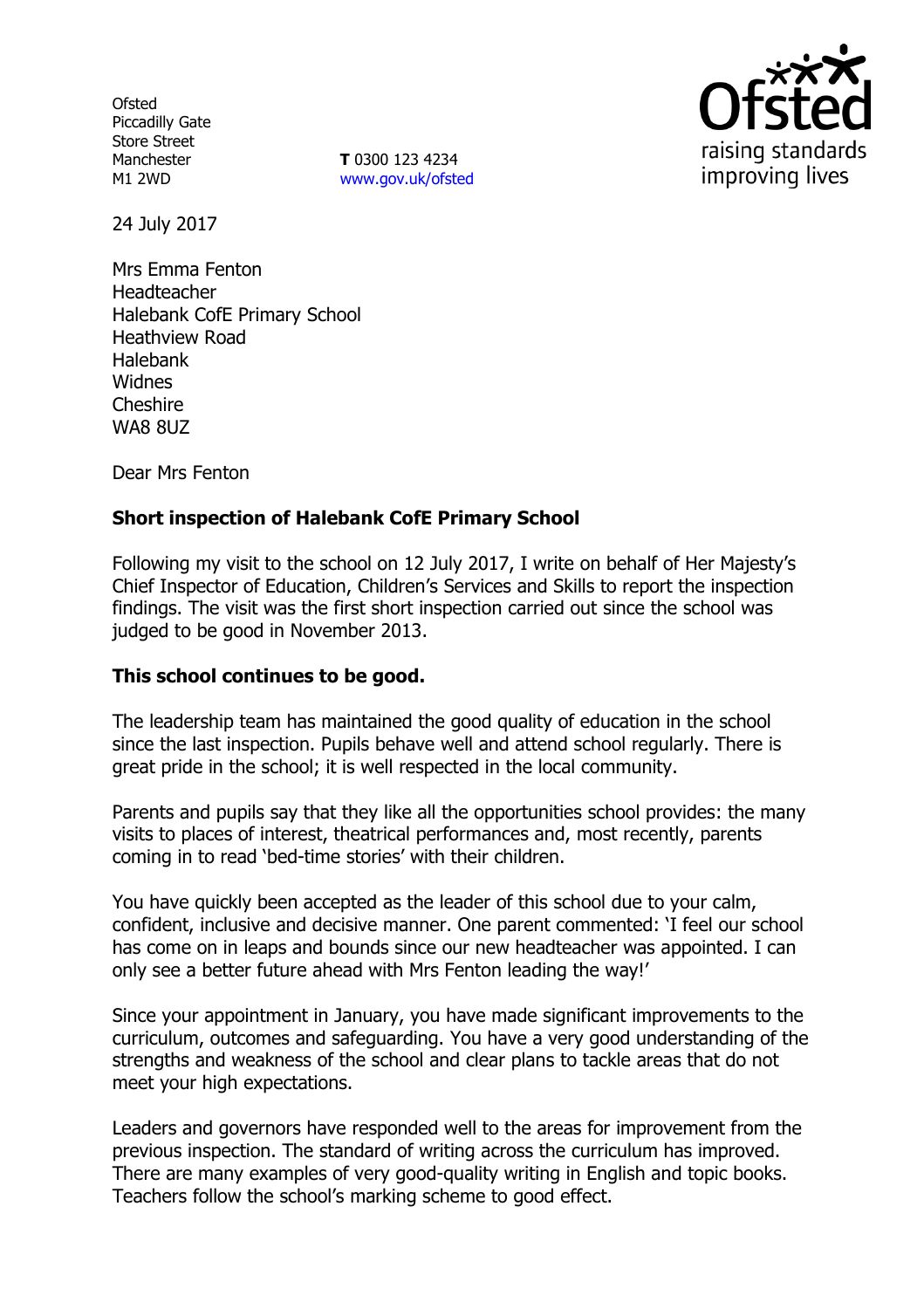

The most able pupils are making better progress due to a more challenging curriculum in English. This year, one quarter of the cohort achieved a high standard in reading. However, in mathematics, there is not the same level of challenge evident and the curriculum is not as engaging. As a result, pupils, particularly the most able pupils, do not make consistently good progress in this subject.

## **Safeguarding is effective.**

The single central record meets requirements. All staff have regular child protection training. There are very few open cases of child protection, but nevertheless, you expect the highest standards for the most vulnerable pupils and ensure that where you feel other agencies are not reacting quickly enough to your concerns, you follow it up. Child protection records are kept securely. Your work is very detailed and thorough. All welfare requirements are met in the Reception class.

# **Inspection findings**

- **Pupils make good and sometimes accelerated progress in reading due to a highly** effective whole-school approach. You have transformed attitudes to reading, particularly for boys, by investing in books to capture pupils' interest. You have created a beautiful library and each classroom has its own bright and enticing reading space. The teaching of reading is highly inclusive and very effective. I listened to some boys read, and they did so confidently and fluently with good comprehension skills.
- The teaching of phonics has improved. I observed Year 1 and Year 2 pupils being taught by your Reception teacher. She had a lovely manner with pupils; they were relaxed and thoroughly enjoyed their learning. They showed good subject knowledge by quickly recognising split digraphs and suffixes. Pupils made strong progress due to a rapid, fun and highly engaging session. They could not wait to show the teacher when they had worked out how to accurately add 'ing' to a word.
- Boys' progress has improved. There are such variable numbers of girls and boys in a year group that we cannot accurately compare the achievements of boys and girls year on year. In all of my lesson observations, across year groups, in the scrutiny of pupils' work and listening to readers, it is clear that boys are now making good progress.
- You rightly recognise that mathematics is now the key area for development in this school. Many pupils make good progress in aspects of mathematics such as shape, space and measure and basic calculations. However, extensive scrutiny of pupils' work coupled with lesson observations show that the curriculum does not always capture pupils' interest and does not provide consistently high challenge for the most able pupils, particularly around problem solving.